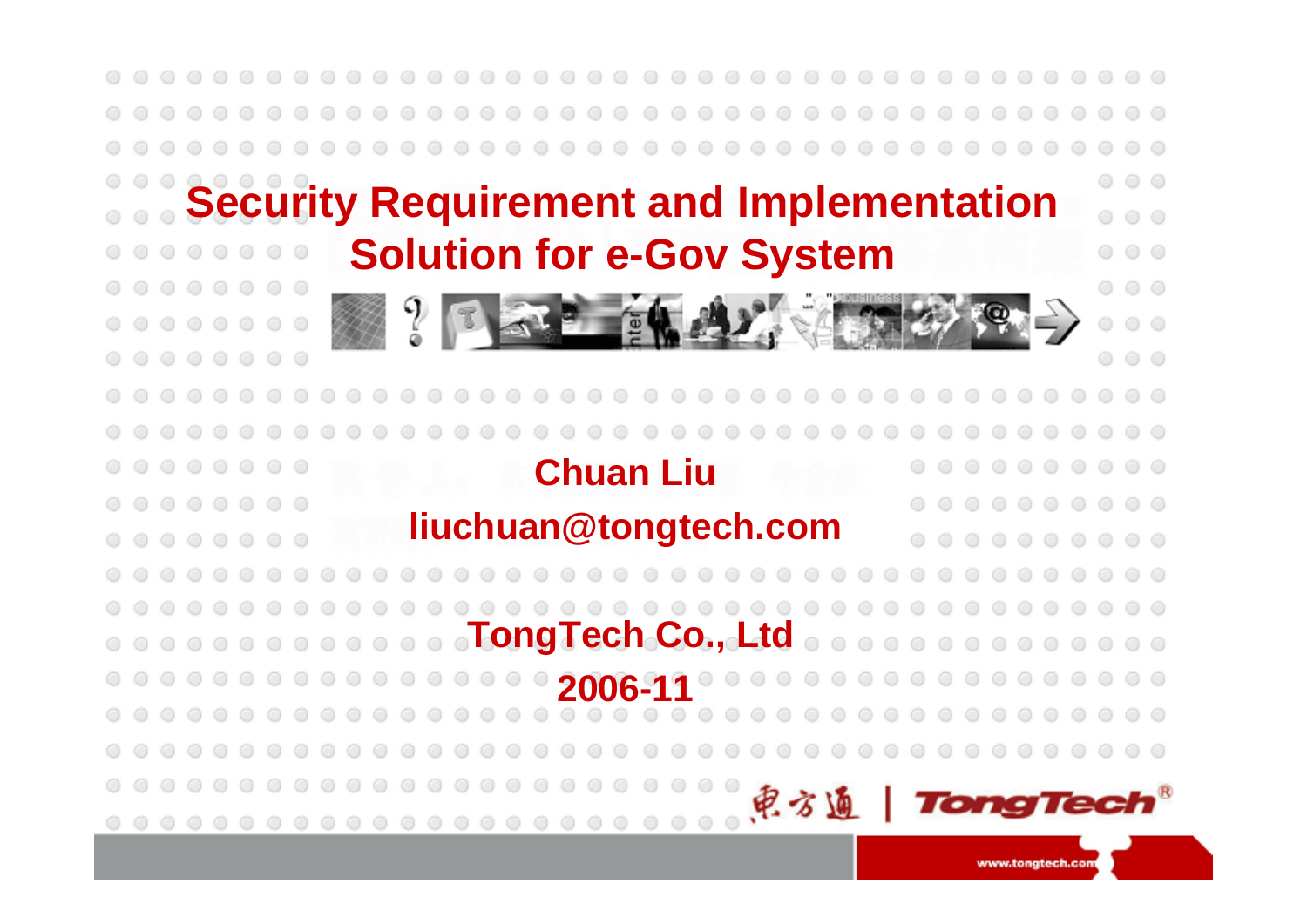



- Introduction of E-Gov (Platform)
- Requirement of Identity Management & Authorization
	- Implementation Solution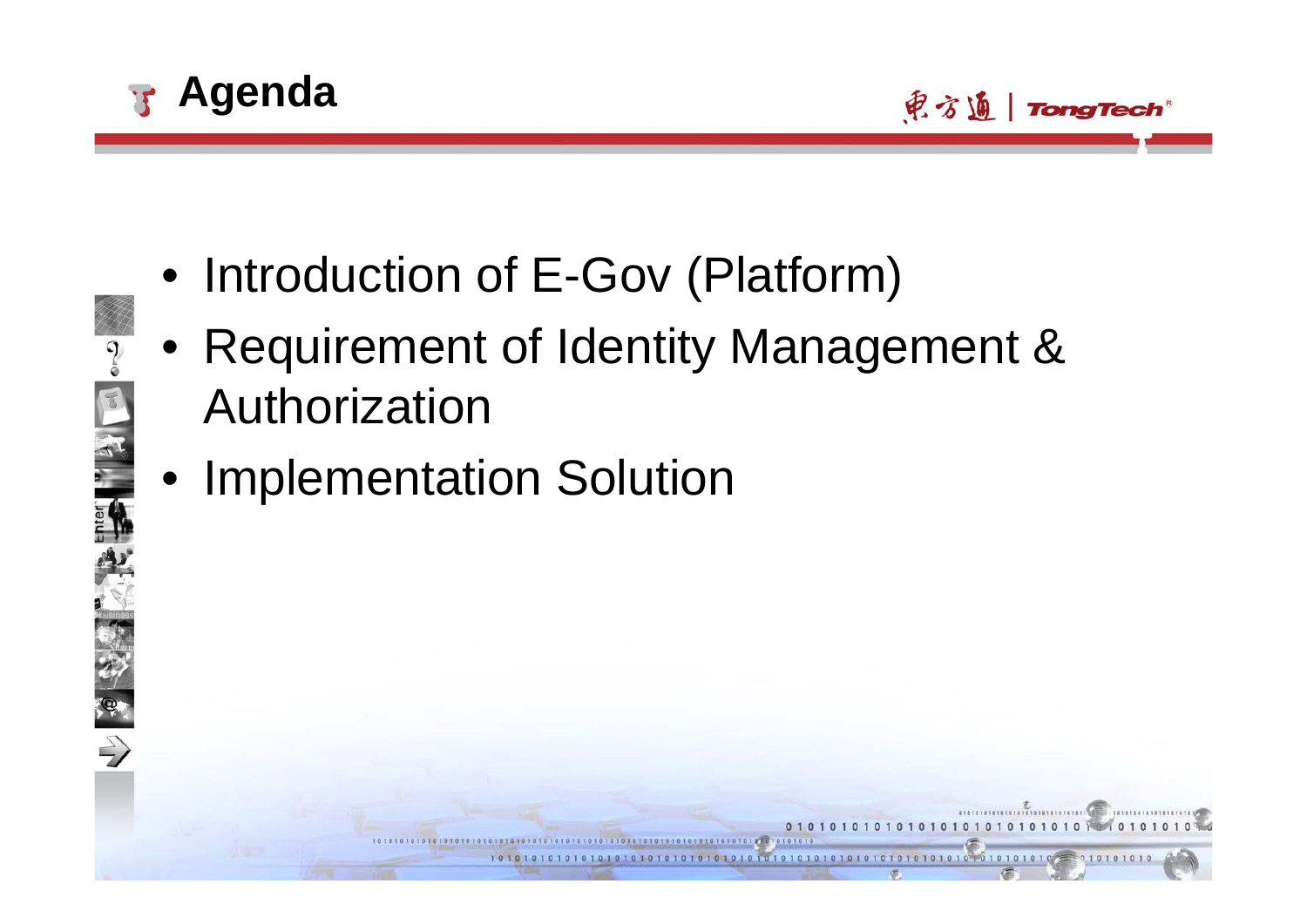# **The Functions of e-Gov platform**

- **Objects**
	- –**Service support for e-Gov application**
- **Functions——Support Data Sharing and Exchanging**
	- **Data Exchanging**
	- **Uniform Portal**
	- **Basic business services: Authentication & Authorization & Resource navigation**
	- **Connect to Sharing Database, Database of Government Agencies, and Application System**

見方通 | TongTech

- **Two-level Structure of Municipal and County**
- **Service Platform compliant with SOA**
	- **Single business services**
	- –**Composite services**
	- **Business process services**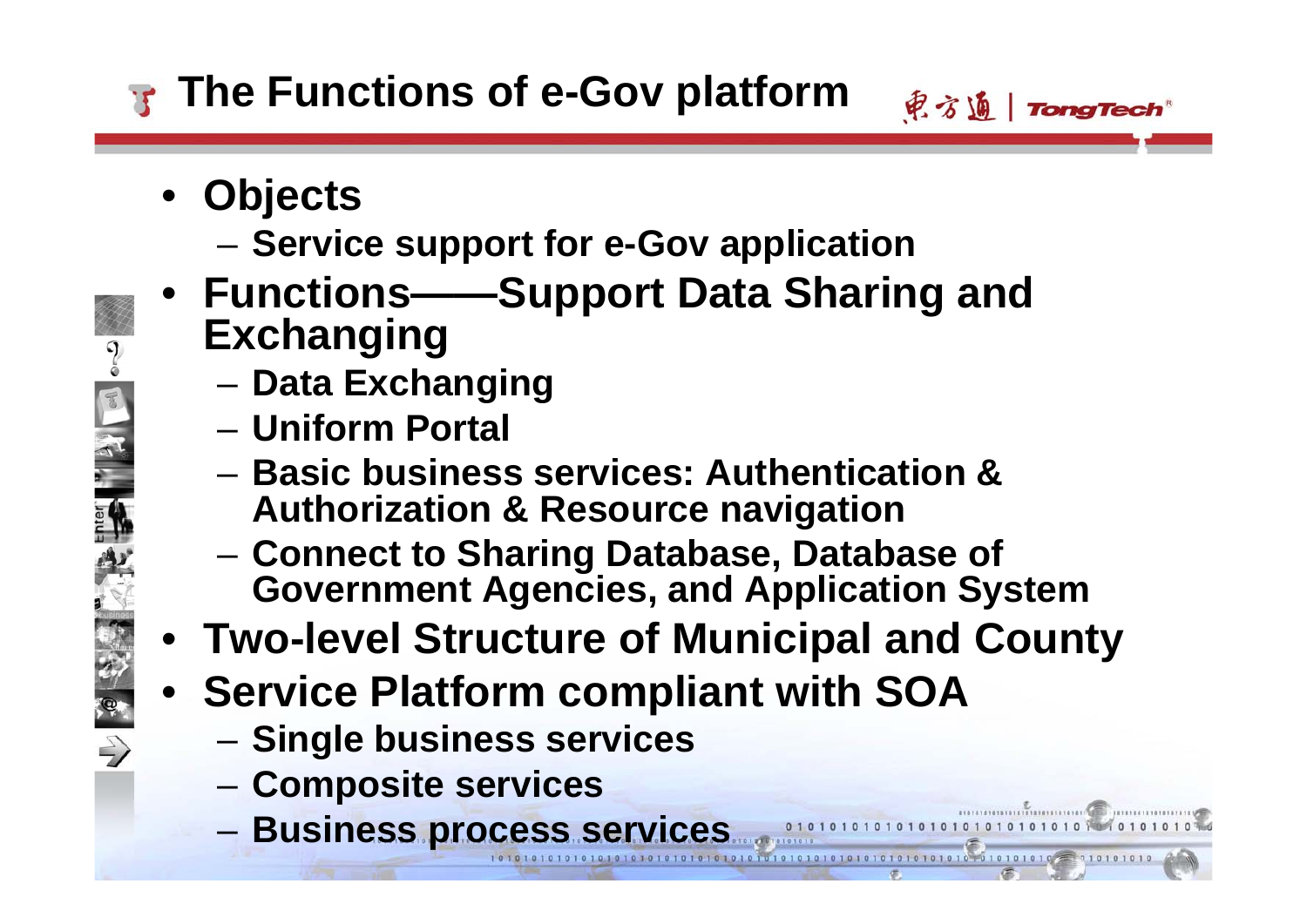# **E-Gov Service Platform Architecture**

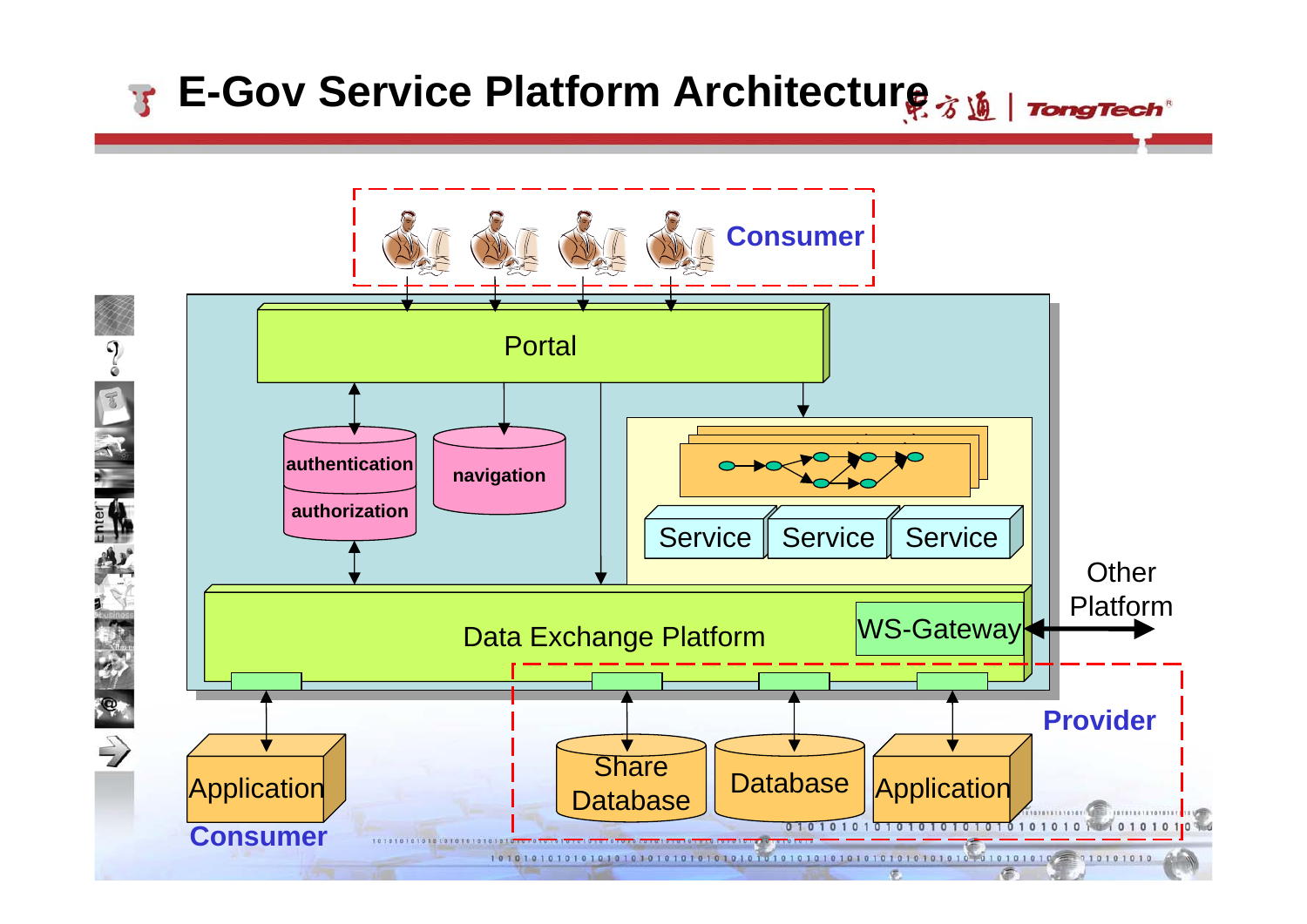### **E-Gov Service Platform Architecture**

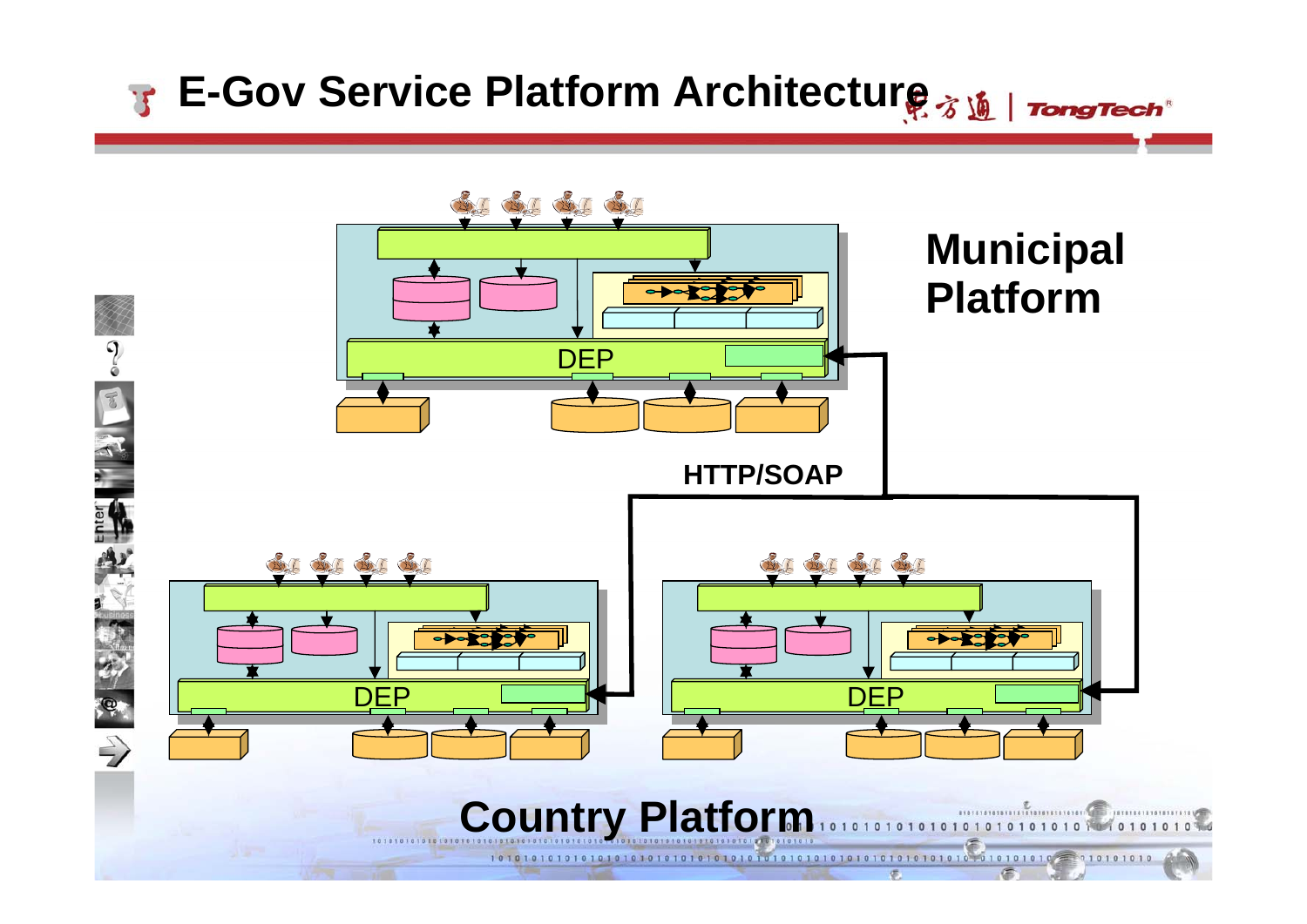# **Existing Foundation for Security**

- Releasing certification from uniform CA centre, providing authorization service
- Security functions in existing applications
	- –No Uniform Security Solutions
	- –Providing Username/Password authorization
	- –Providing Role-based Right Management

电方通 | TongTech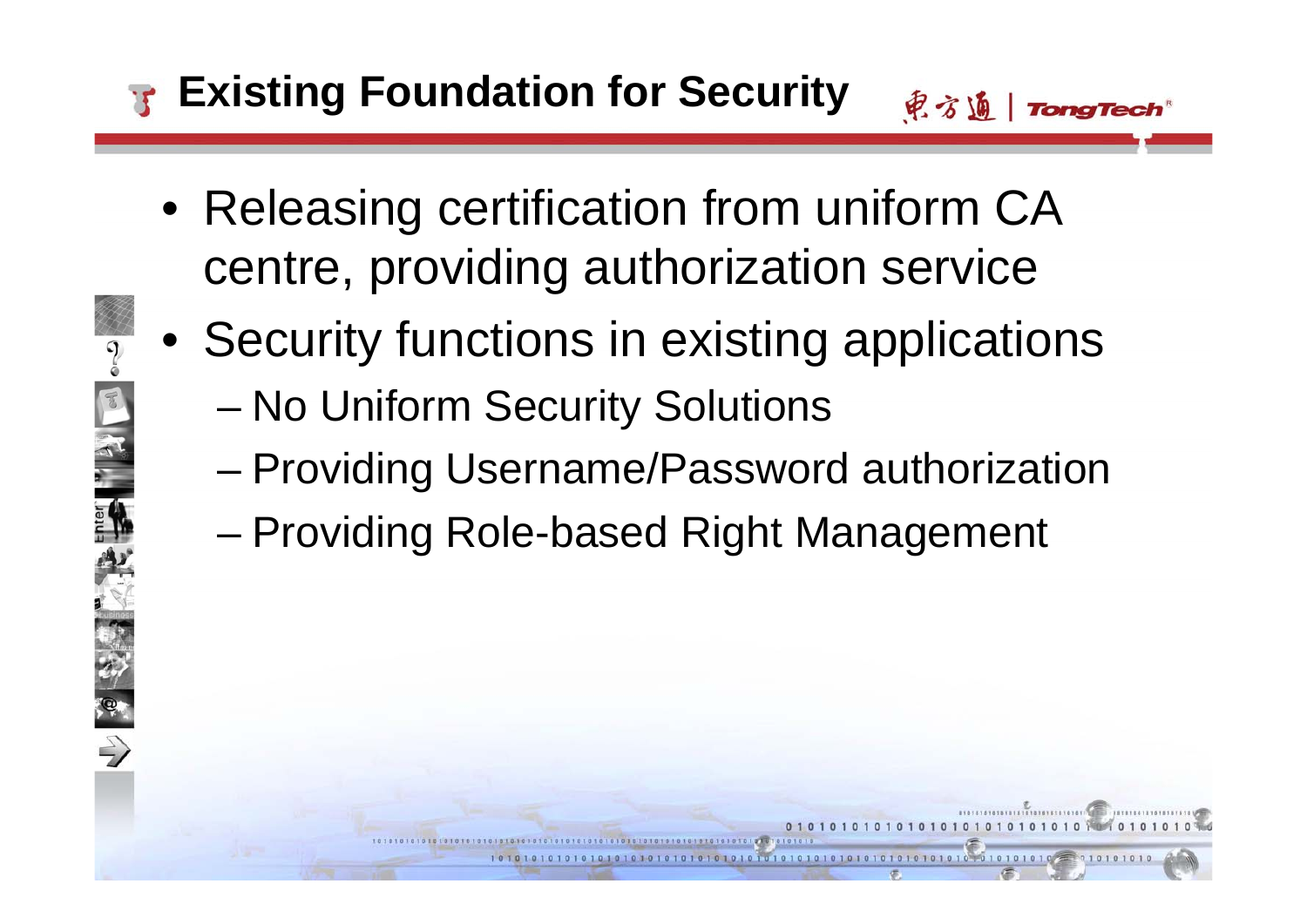#### **Requirements of Authentication &**  見方通 | TongTech **Authorization**

- Existing Security Management Services should be integrated into the Service Platform
	- Personal certification released by Authentication center
	- Adopt existing Authentication & Authorization Mechanism
- **Single Sign-On(SSO)**
	- Log in Only Once on Portal
	- Log in with Certification or Username/Password
	- Same Log-in Mechanism for County and Municipal Level Platform
	- • Providing Organization Structure Management and Role Management
	- • **Providing Federal Authentication Management**
		- Access authorization service once when log-in
		- Authorization information used by different service provider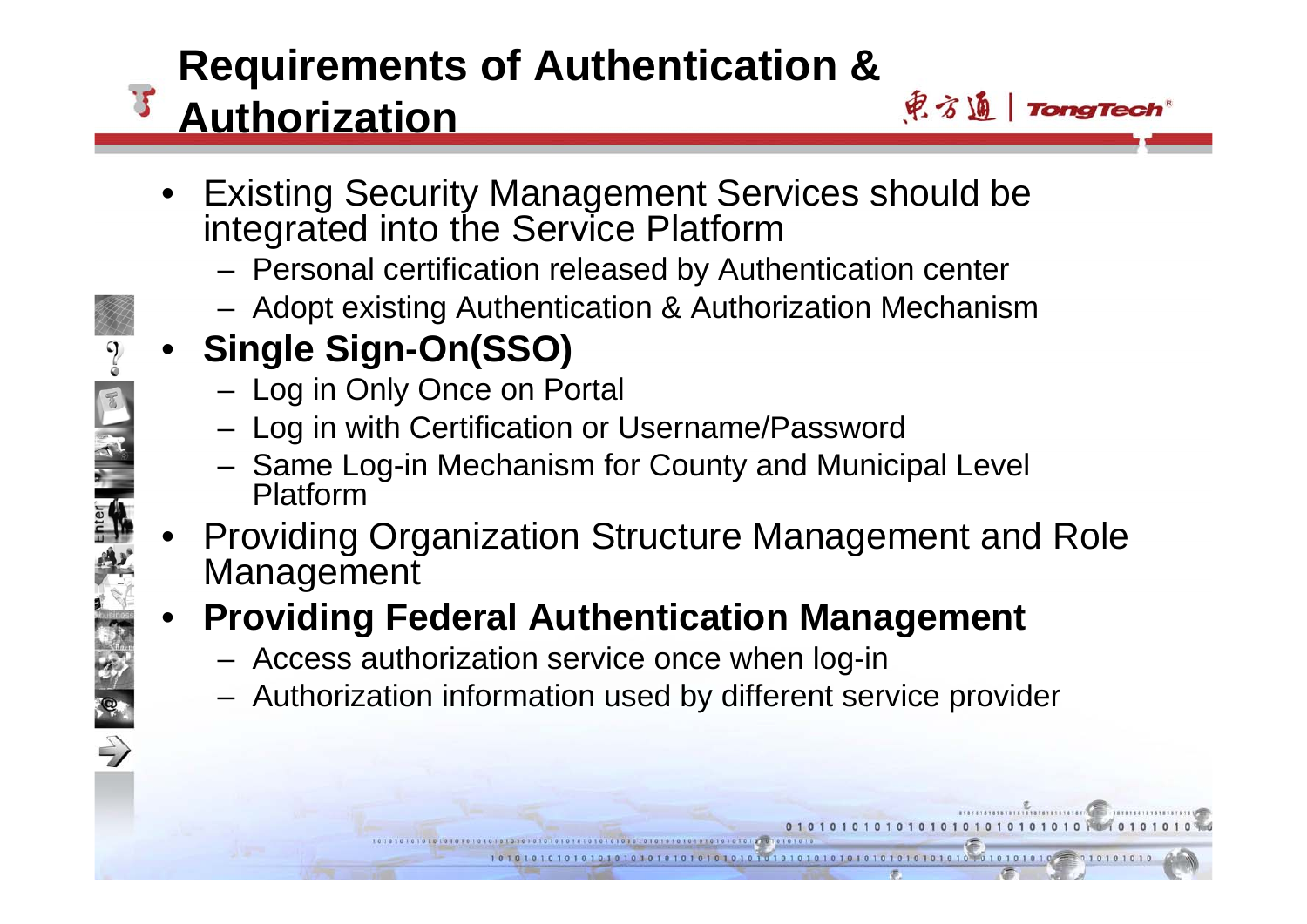

- Base on SAML standards
- Realize uniform log-in management and authorization management services
	- – Support SSO, simplifying authentication and authorization management.
- Supporting Dual Username/Password and Digital Certification Identity Management Mechanism
	- Digital Certification Signed and Authorized by authentication Centre
	- – Cross authorization based on digital certification for IM in two-level Security Zone
- • Mapping uniform authorization to existing right management information, supporting Right Management in Legacy system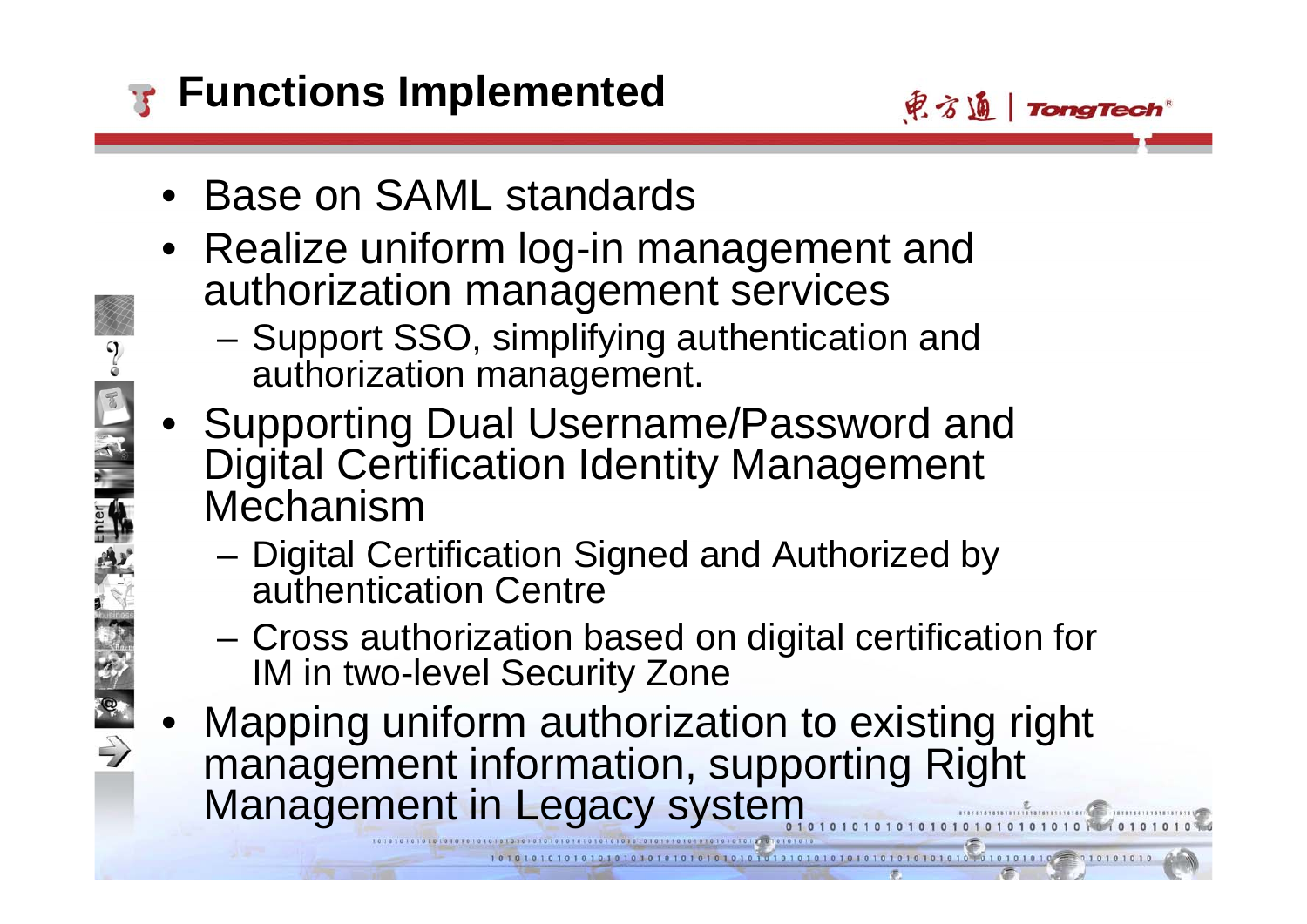

- XML-based framework
	- Describing and exchanging security information between on-line business partners.

电方通 | TongTech

- – Security information is expressed in the form of portable SAML assertions that applications working across security domain boundaries can trust.
- – The OASIS SAML standard defines precise syntax and rules for requesting, creating, communicating, and using these SAML assertions.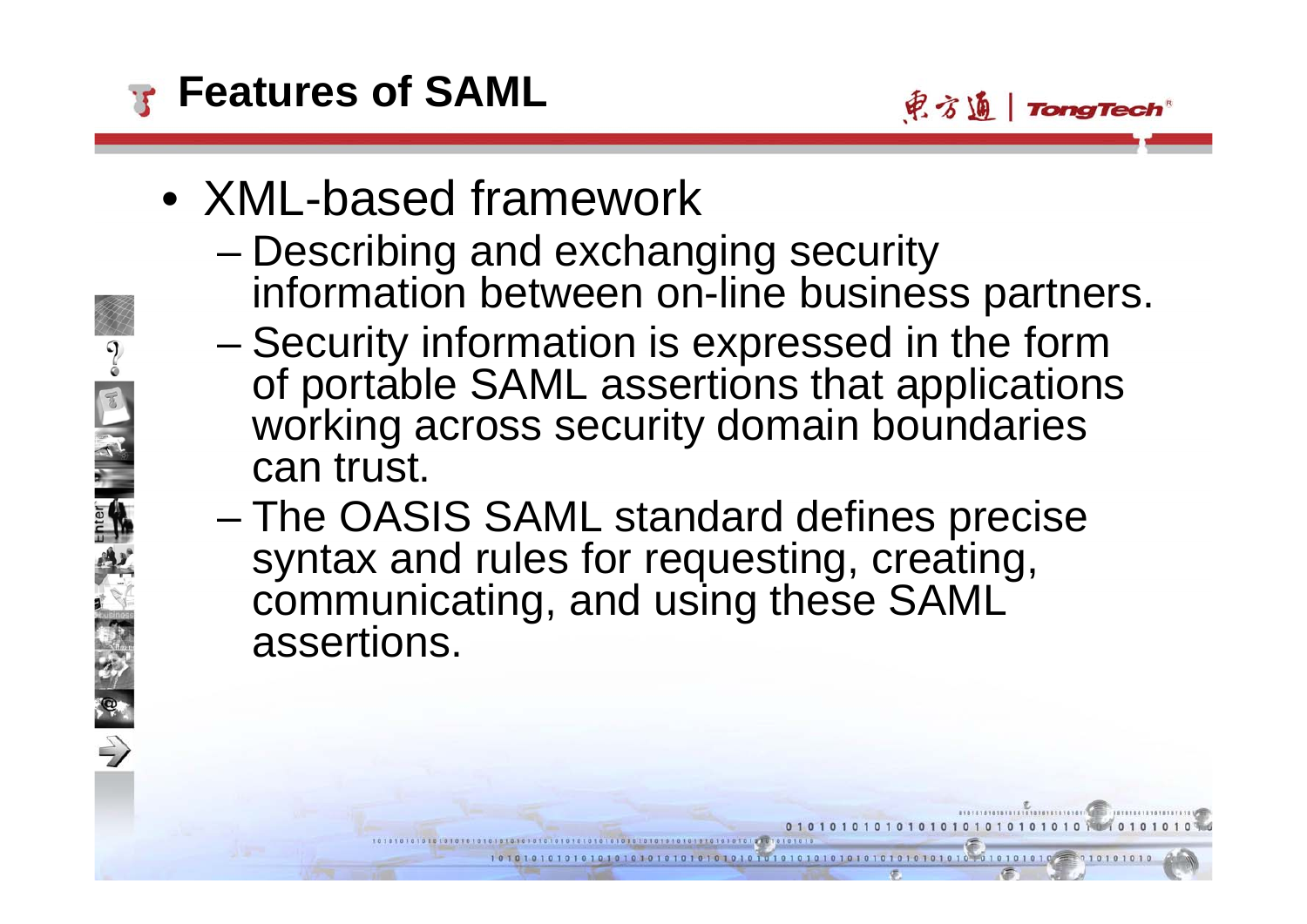

电方通 | TongTech

- **Single Sign-On**
	- –Within platform
	- –Between platform

# • **Federated identity**

- –Single service in platform
- –Process in platform
- Services between platforms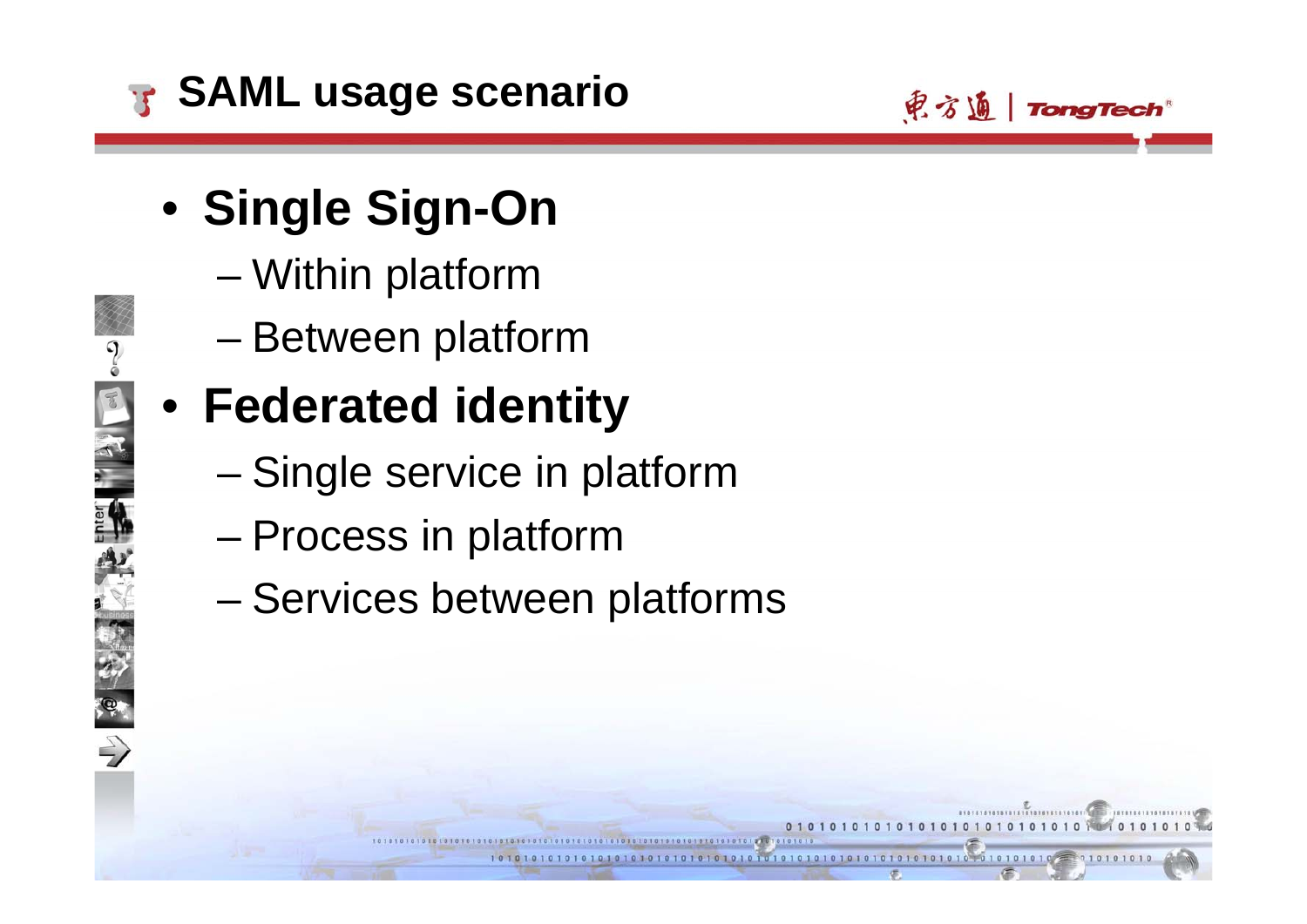# **Key of the Implementation**

- 电方通 | TongTech
- Different implementations for in a platform and between platforms/partners
	- – A SAML-like (simplified) approach to address the requirements – SSO and Federal Authentication in the platform.
	- Real SAML compliant implementation to support the Authentication & Authorization across platforms and/or partners.
- No Authorization decision statement in SAML.
	- Just authentication assertions involved in current (primary) phase.
	- –Artifact Resolution Protocol not supported.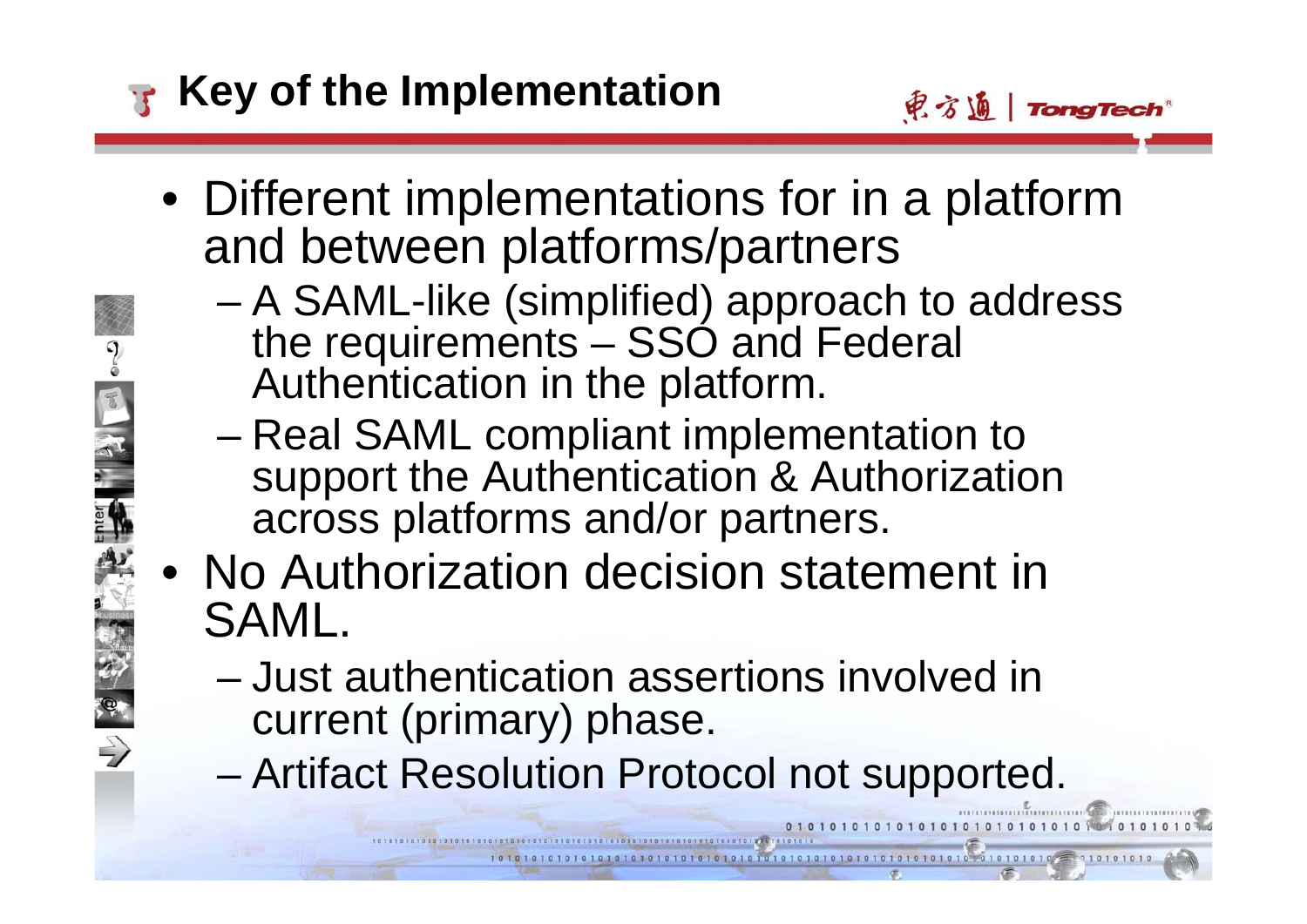# **The Architecture**



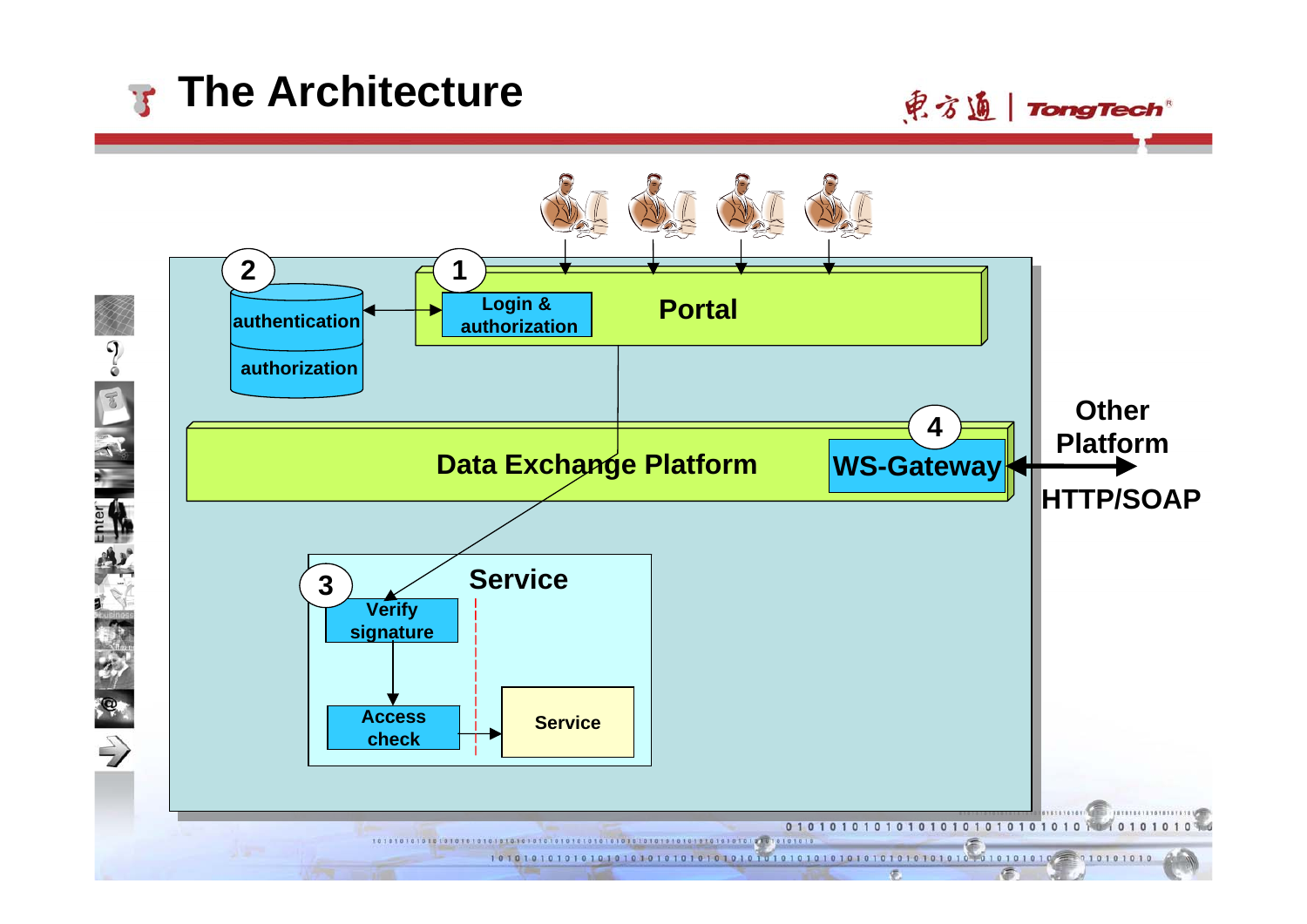# **The Architecture**



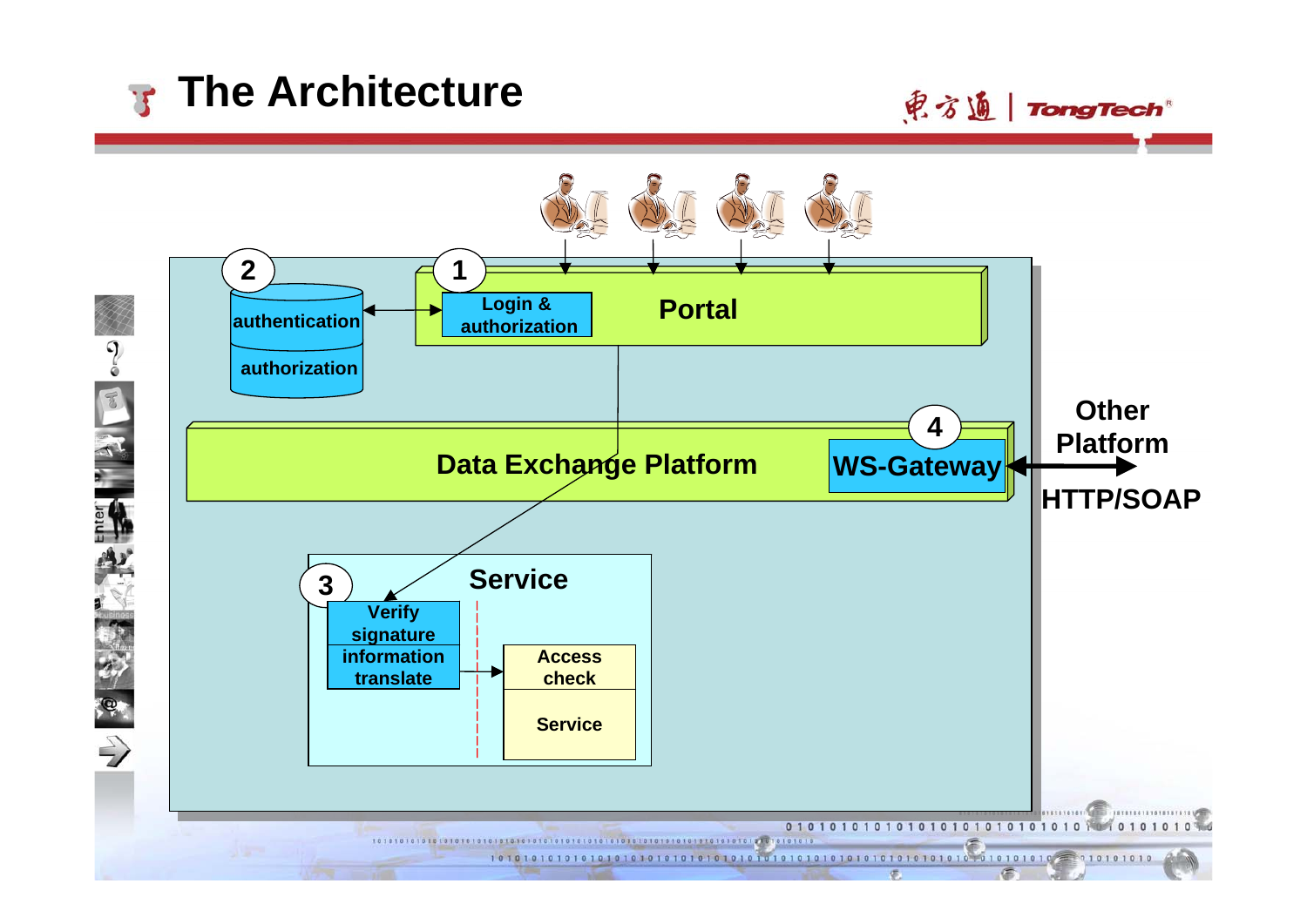

- Service defines open and limited roles and right information
- Release security certificate to officials and platform
- • Mutual authorization between county and municipal platform ( exchange public key)
- • Definition of role and right information on platform
	- –Simplify right management
	- Objects includes single service and process service
- Authorization for officials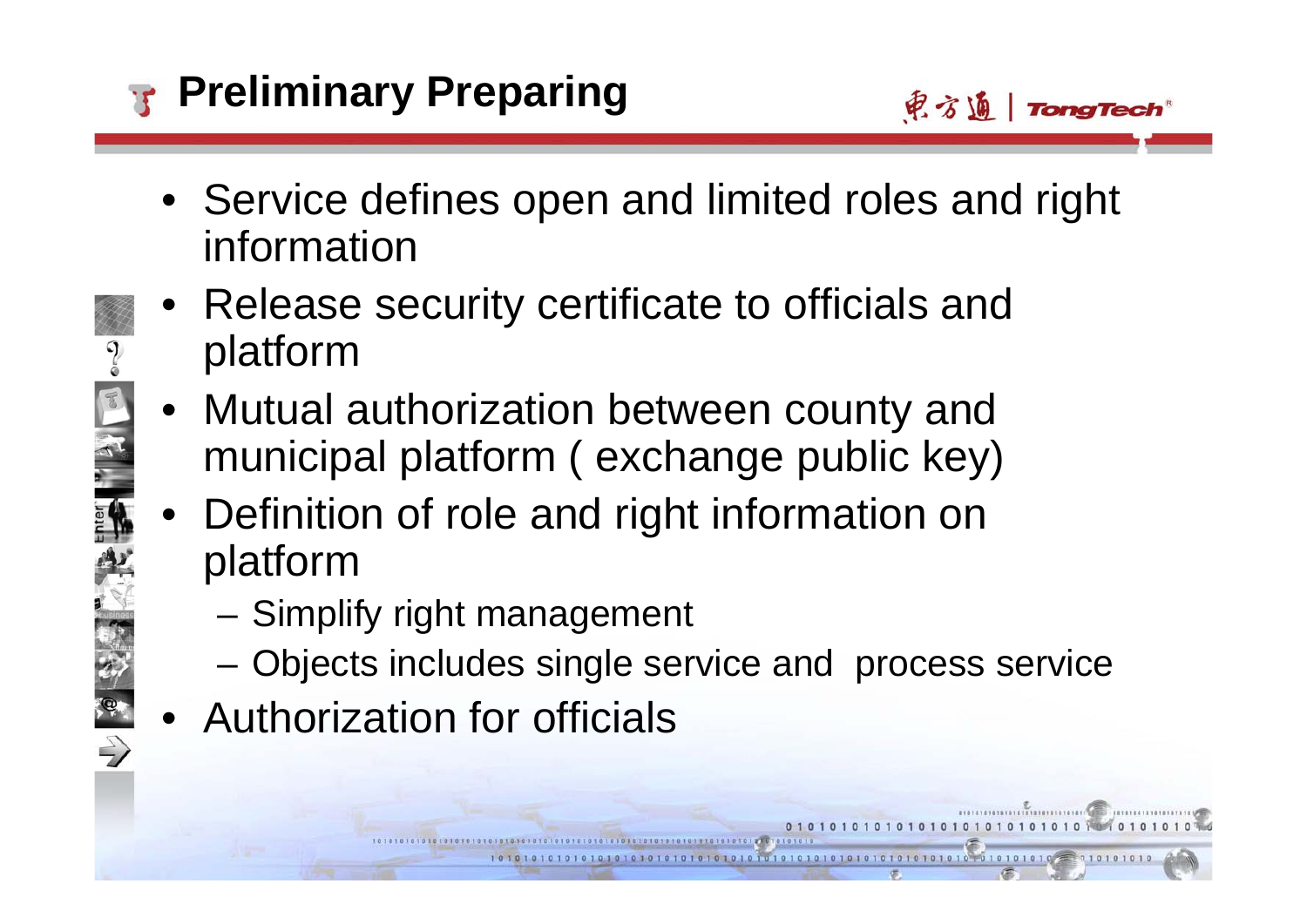

東方通 | TongTech

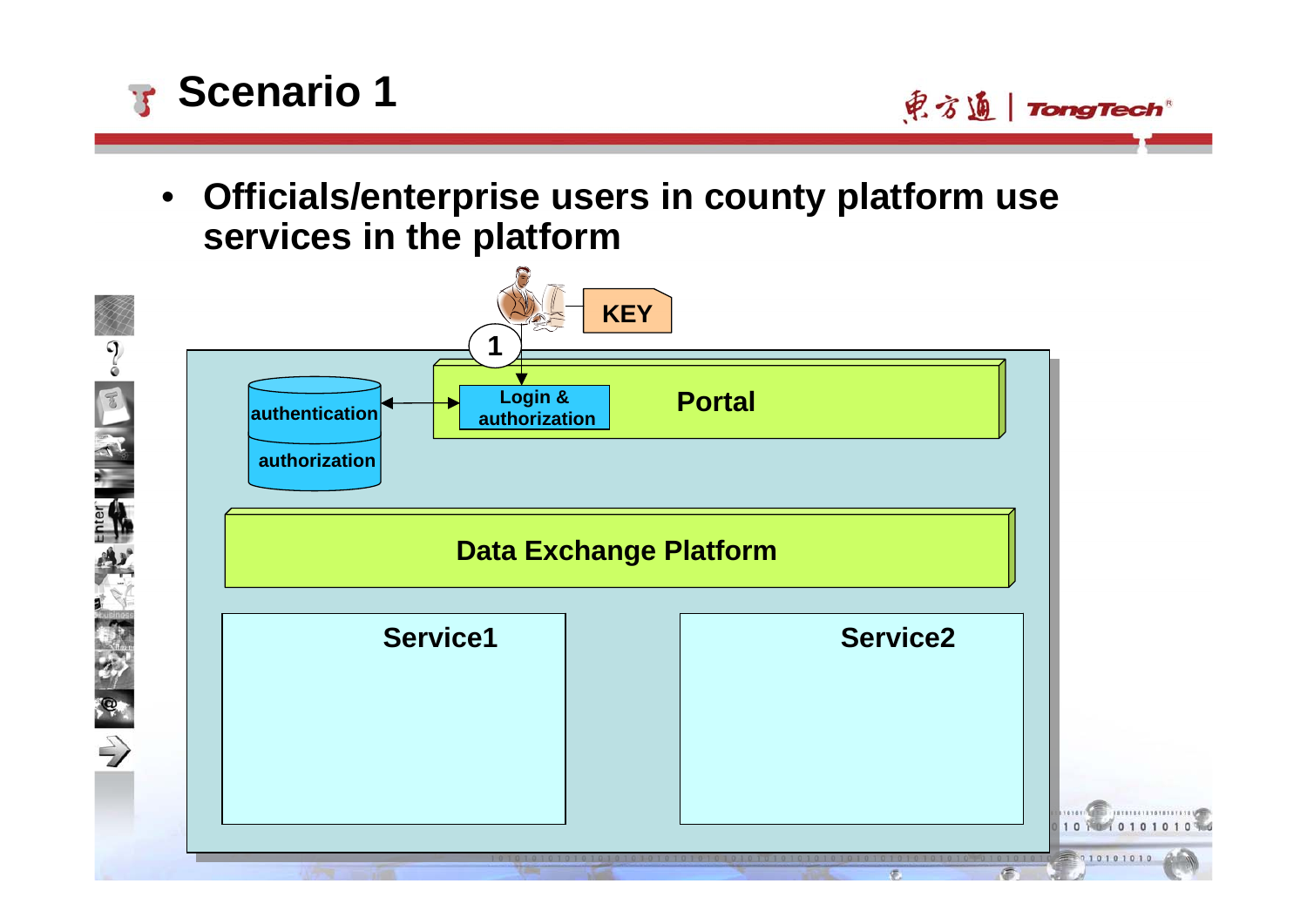

東方通 | TongTech

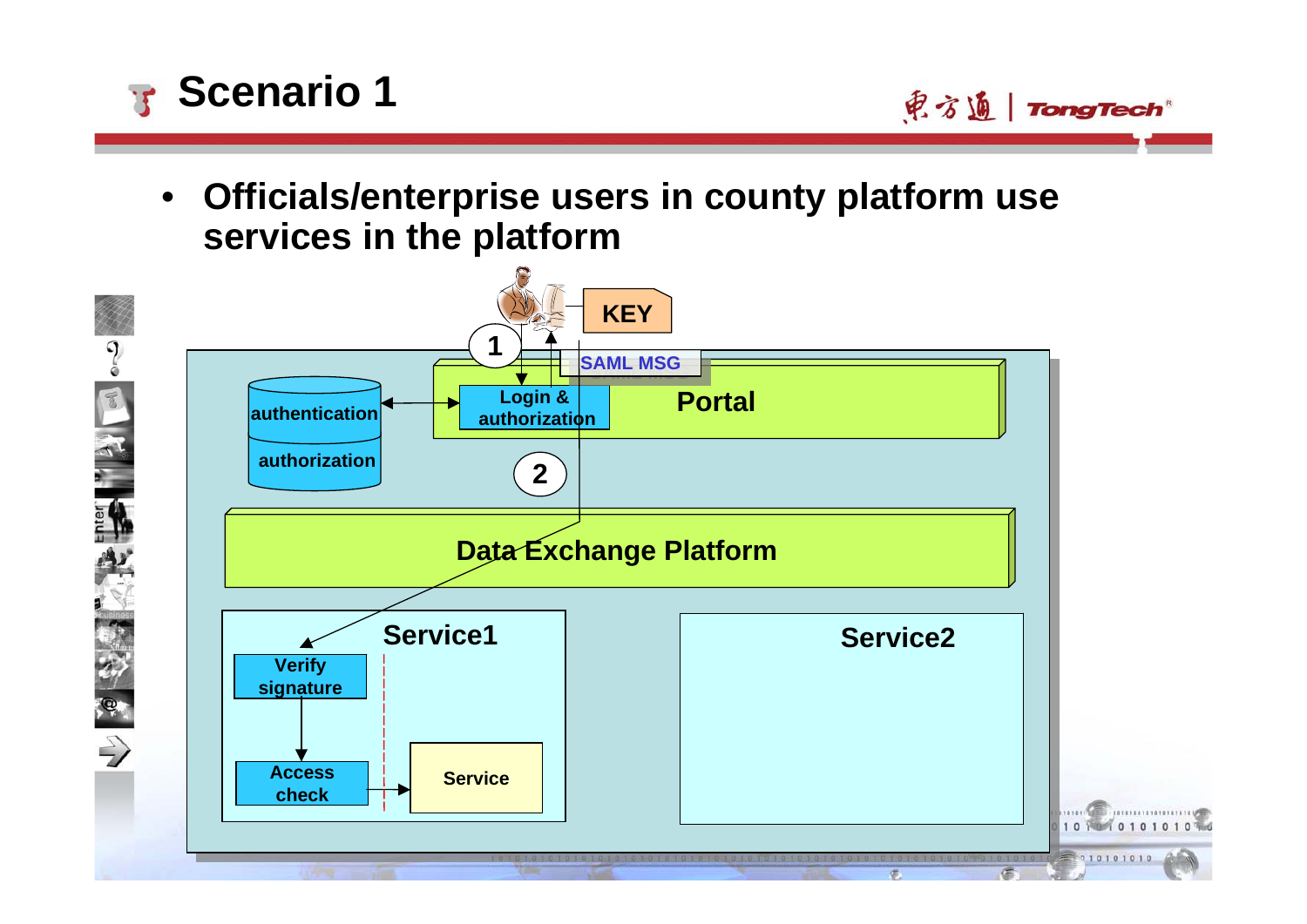

电方通 | TongTech

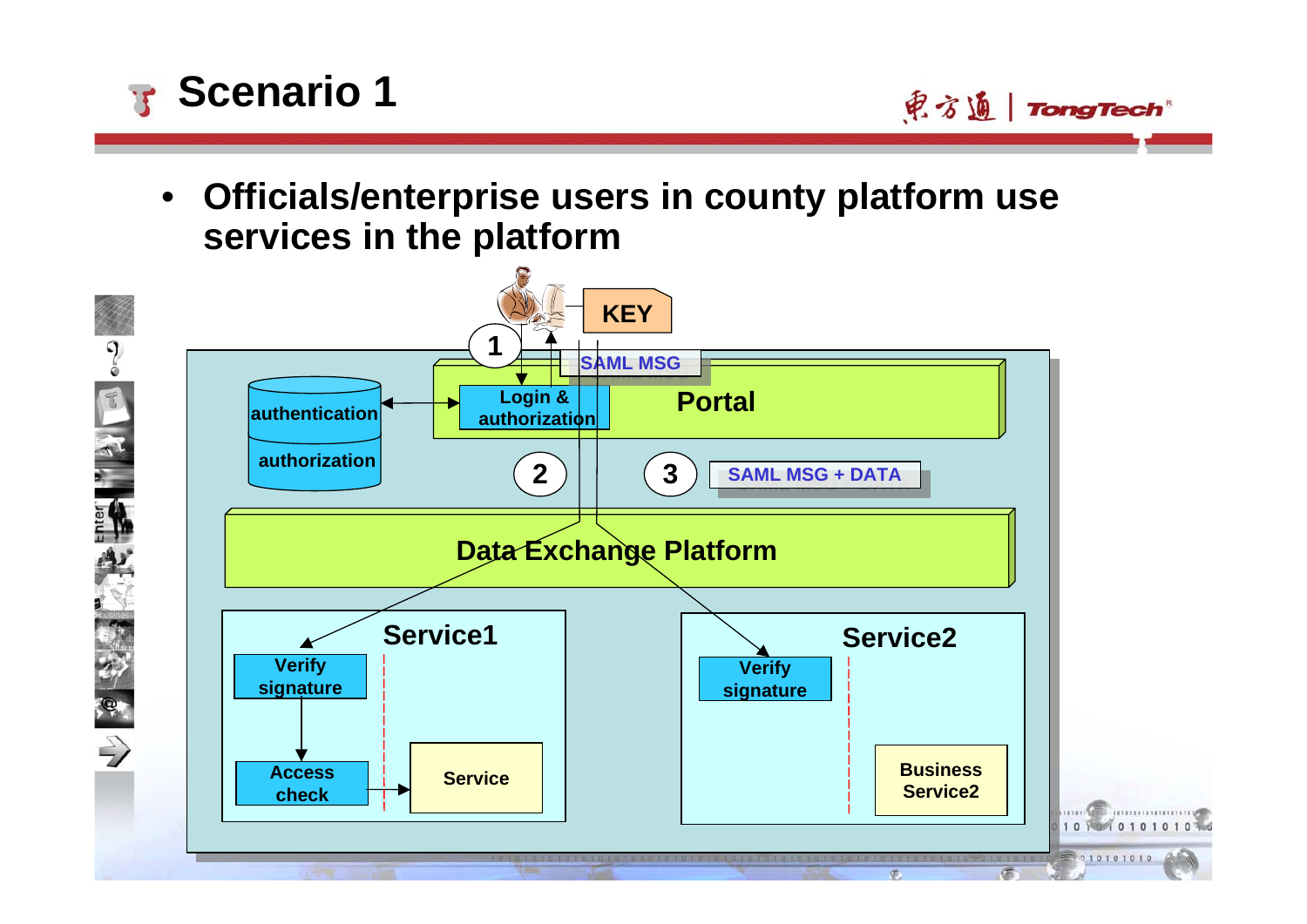

电方通 | TongTech

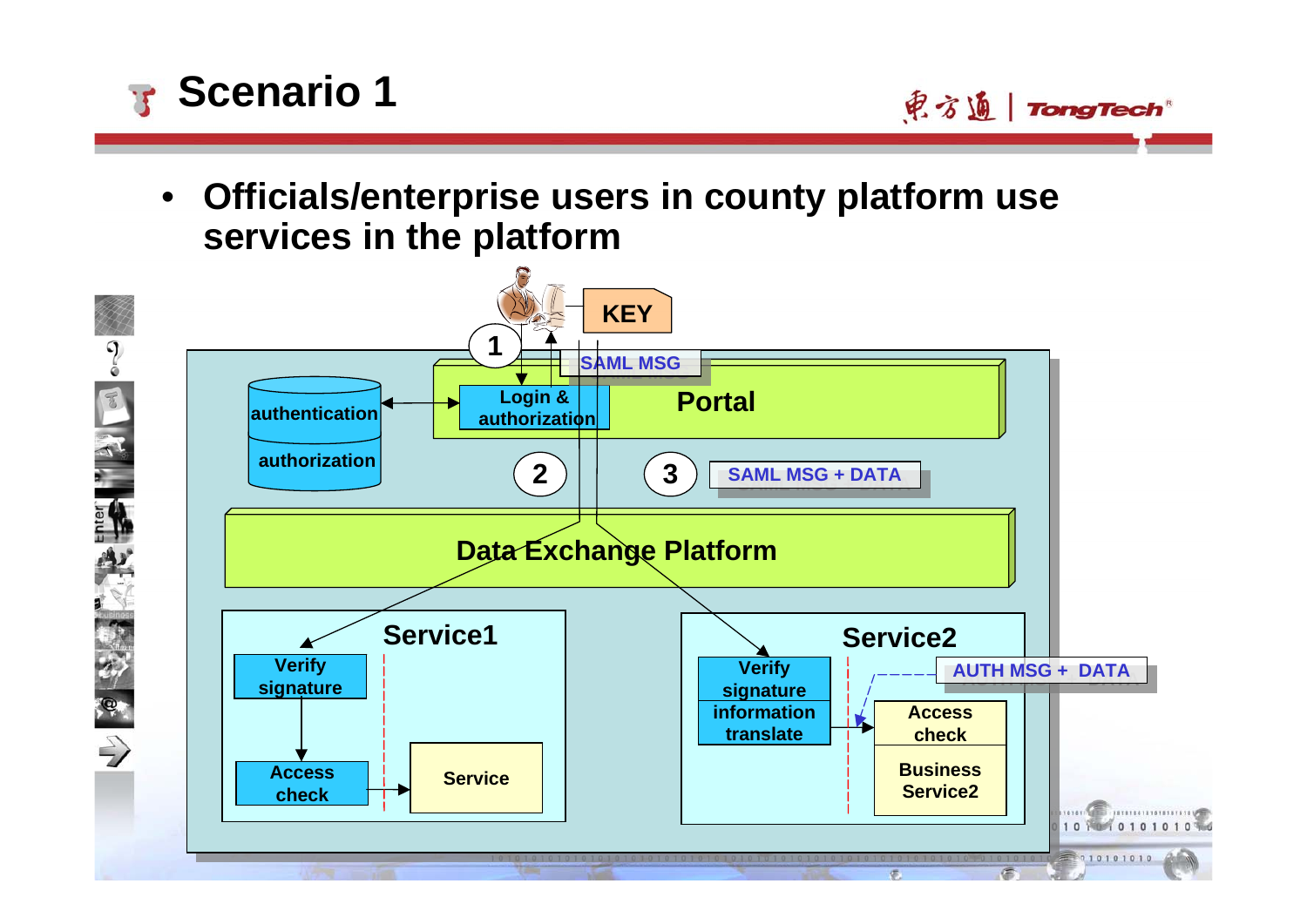

• **Authentication information be transferred by process service automatically**



电方通 | TongTech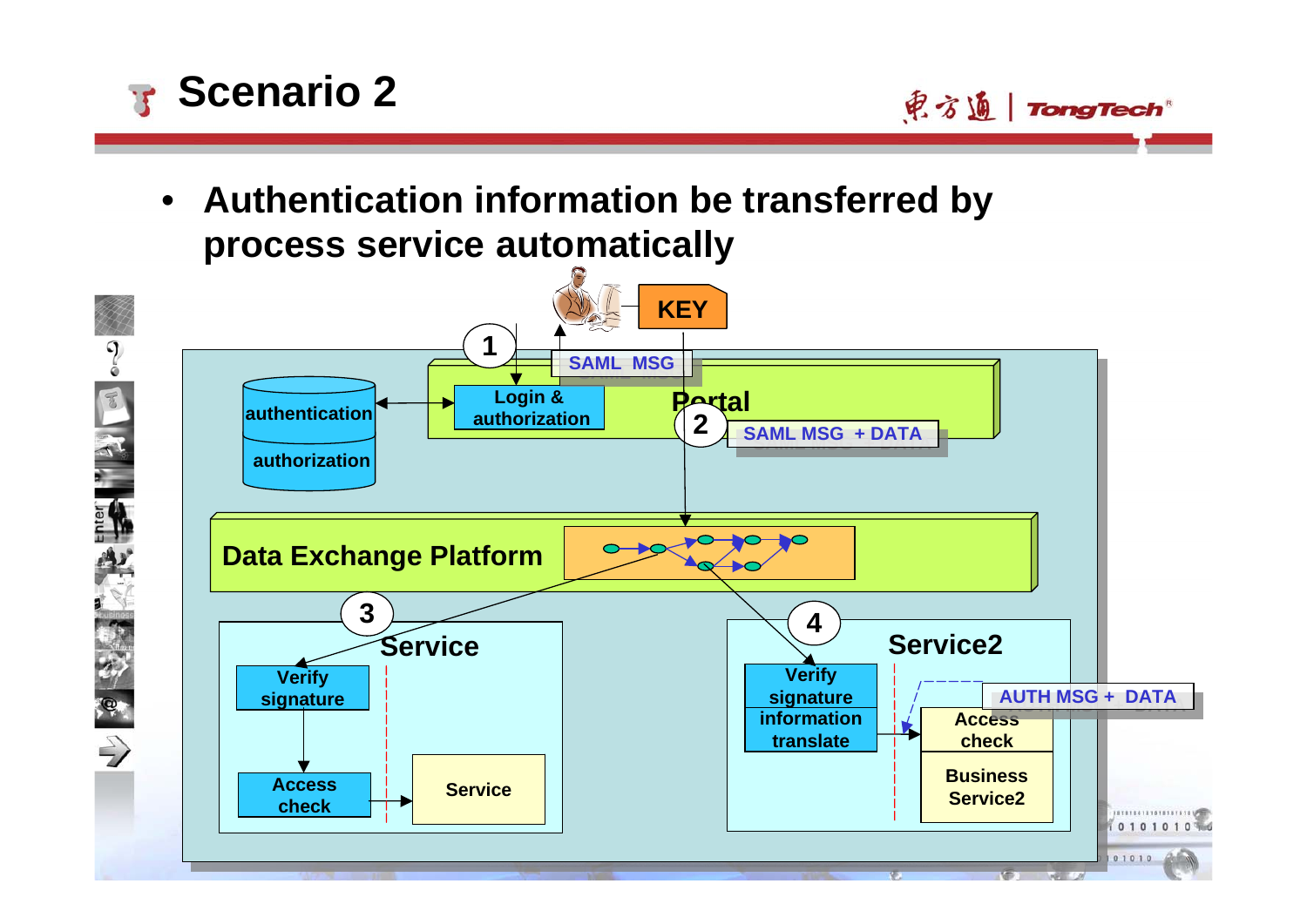

東方通 | TongTech